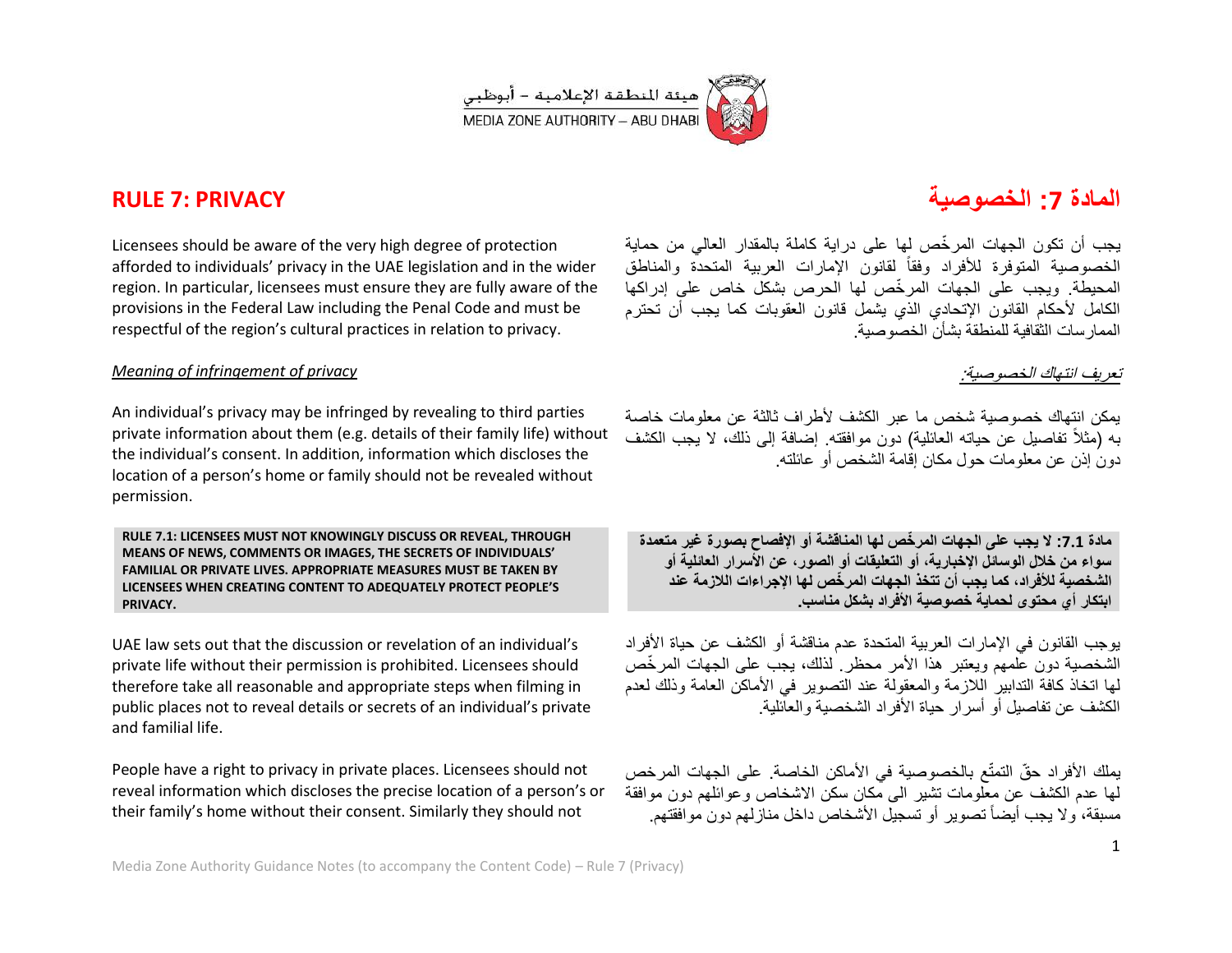

film or record individuals at their homes without prior consent.

Whilst it would be virtually impossible to guarantee an individual's privacy in a public place, it is important that licensees do not focus on individuals and offer only a 'passer-by' view of individuals (when filming in public places). Licensees must not knowingly focus on an individual thereby increasing the likelihood that they would be identifiable to those that know them without that individual's consent.

To further reduce the likelihood of invading an individual's privacy when filming in public (e.g. on the street, in a park, on a public highway) or semi-public places (e.g. in restaurants, shops) licensees should take note of the following:

- film openly in public places and not surreptitiously (e.g. using a long lens or hidden recording equipment). When filming in public places take reasonable steps to make people aware that they are being recorded to allow them to avoid the cameras (if they should wish to do so);
- not focus on any one individual for an unnecessarily long period of time unless they are the focus of a particular story (in which case consent will normally need to be obtained);
- not continue filming when participants think that filming has stopped (or are likely to believe that it has);
- if an individual or organization asks the person gathering the material to stop recording, the licensee should normally do so, unless it is editorially justified to continue  $-e.g.$  at a live news event;

في حين أنه يتعذر فعلياً ضمان خصوصية الفرد في الأماكن العامة، من الضروري أنّ لا تر كّز الجهات المر خّص لها على الأفراد وإنما عرض لمحة سر بعة عنهم (أثناء التصوير في الأماكن العامة). لا يجب على الجهات المرخّص لها التركيز على شخص بطريقة تزيد من إمكانية التعرّف عليه من قبل من معارفه وذلك من دون موافقته.

للحدّ من احتمال التعدي على خصوصية الأفراد أثناء التصوير ً في الأماكن العامة (مثلاً في الشارع أو في الحديقة العامة أو الطريق السريع) أو في الأَماكن شبه العامة (مثلاً في المطاعم والمحلات)، يجب على الجهات المرّخّص لها أخذ التالي بعين اإلعتبار:

- التصوٌر بطرٌقة علنٌة فً األماكن العامة ولٌس خلسة )أي باستعمال العدسات الطويلة أو أدوات تسجيل خفيّة). اتخاذ كافة التدابيّر المعقولة لإعلام الناس أثناء التصوير في الأماكن العامة بأنه يتمّ تصويرهم وذلك ليتمكنوا من تجنّب الكامير ات (عند ر غبتهم بذلك)؛
- ٍ إال فً حال كان محور عدم التركٌز على أي شخص لوقت طوٌل بال داع قصـة معيّنة (في هذه الحالة يجب إجمالاً الحصول عّلى مواّفقته للقيام بذلك)؛
- التوقف عن التصوير في اللحظة التي يظنّ فيها الأفراد أن التصوير قد انتهى (أو عند احتمال اعتقادهم ذلك)؛
- فً حال طلب الفرد أو المنظمة من الشخص المِعّد للمادة إٌقاؾ التسجٌل، يجّب على الجهات المرخّص لها إجمالاً الإذعان لطلبه، إلا في حال كانت متابعة التسجيل تملك مبرّرات الجهات المرخص لها – مثلاً أثنّاء التصوير المباشر لحدث إخباري؛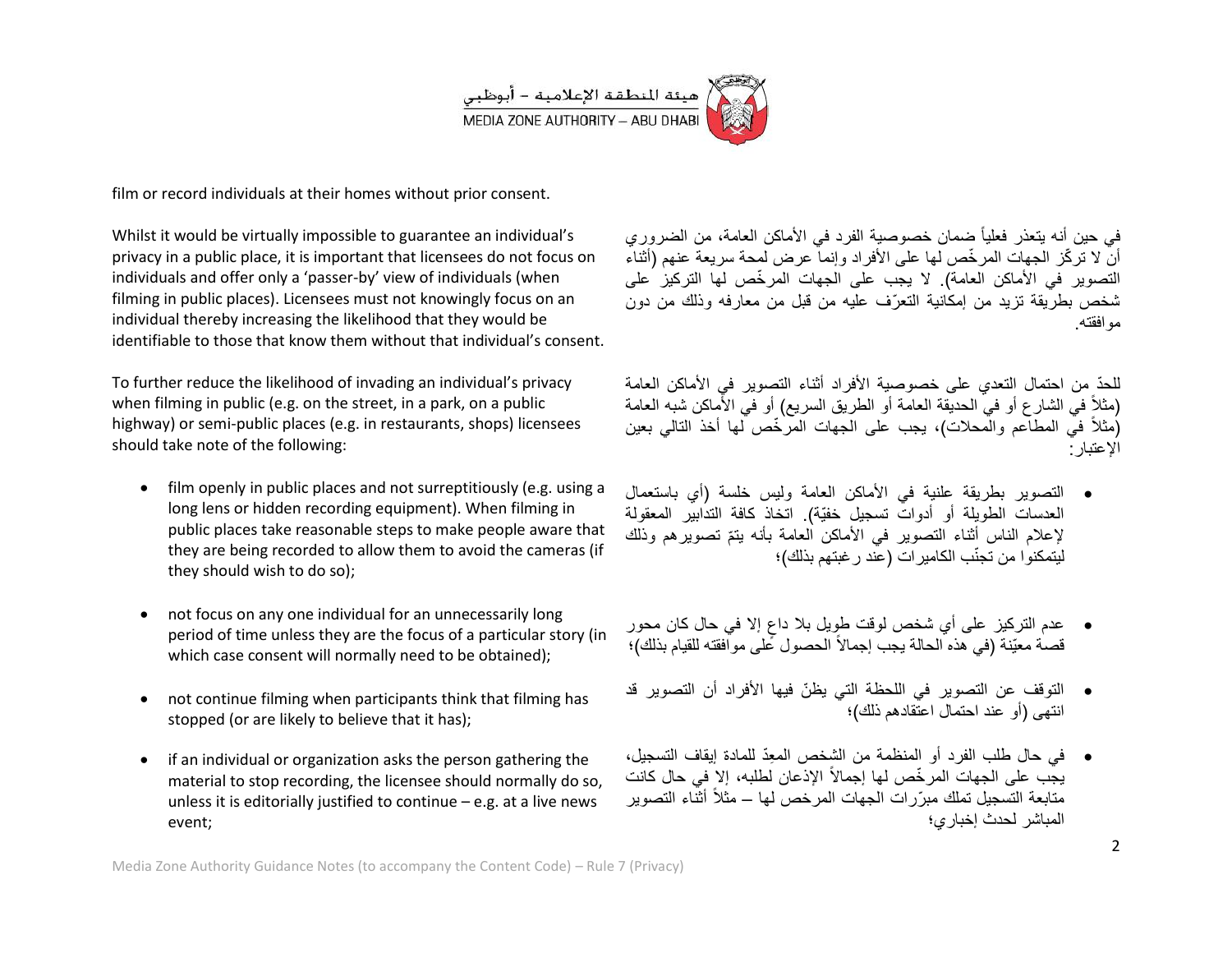

- if an individual attempts to avoid the cameras and appears upset at being filmed or recorded, licensees should normally stop filming them unless it is editorially justified to continue (e.g. they are the subject of an investigation involving a public interest defense such as exposing public health and safety issues); and
- individuals who have *inadvertently or accidentally* featured prominently in recordings or photographs should be disguised unless they have expressly given their consent (to be identified). Licensees can disguise individuals using a number of techniques including pixilating an individual's face and/or distorting their voice etc.

**RULE 7.2: ANY INTENTIONAL INFRINGEMENT OF PRIVACY IN CONTENT MUST BE WARRANTED. THIS INCLUDES USER GENERATED CONTENT, OBTAINING MATERIAL TO BE INCLUDED IN CONTENT AND THE RE-USE OR RE-VERSIONING OF CONTENT. To justify an infringement of privacy as "warranted", licensees must be able to demonstrate why, in the particular circumstances, it is warranted. If it is said to be "in the public interest" then licensees need to demonstrate that the public interest outweighs the right to privacy (examples of public interest are set out in Rule 6.3 (above))**

#### **MEANING OF WARRANTED INFRINGEMENT:**

In very rare circumstances where an infringement of privacy may be warranted, the public interest must outweigh the privacy infringement.

When gathering material, licensees should not knowingly infringe privacy unless justified by a clear public interest, or unless they have

- فً حال حاول األفراد تجنب الكامٌرات أو إبداء انزعاجهم من كونهم يصورون، يتوجب على الجهات المرخص لها عادة التوقف عن التصوير إلا في حال كانت متابعة التسجيل تملك مبرّرات الجهات المرخص لها (مثلاً، إن كانوا محور تحرٍّ يشمل الدفاع عن المصلحة العامة كعرض مسائل تعنى بالصحة والسالمة العامة(؛
- يجب تمويه التسجيلات أو الصور الفوتوغرافية لأشخاص بظهرون بشكل بارز عن غير قصد أو بالصدفة إلا في حال الحصول على موافقتهم (للتعرف عليهم) بمكن للجهات المر خّص لها تمويه ظهور الأفراد من خلال استعمال العديد من التقنيات بما في ذلك تمويه صورة الوجه بالبكسل و/أو تشوبه الصوت، إلخ

**مادة :7.7 ٌجب تبرٌر أي انتهاك متعّمد للخصوصٌة فً المحتوى )بما فً ذلك المحتوى المعّد من قبل المستخدم( أو ما هو مرتبط بالحصول على المادة اإلعالمٌة لض ّمها فً المحتوى وكذلك إعادة استخدام أو إعادة صٌاغة المحتوى.** )لتبرٌر بعض حاالت انتهاك الخصوصية، على الجهات المرخّص أن تبرّ هن قدر تها على التبرير. في بعض الحالات الاستثنائية. وإذا ادّعت بأن انتهاك الخصوصية يصبّ في "المصلحة العامة" فيجب على الجهات المر خّص لها أن تثبت أن المصلحة العامة في هذه الحال تفوق فعلاً بأهميتها مخالفة مبادئ الخصو صبة الفر دبة (بر جي مر اجعة الأمثلة عن المصلحة العامة الوار د ذكر ها في المادة 3.6 أعاله).

#### **تعرٌف اإلنتهاك المبرر:**

يجوز تبرير انتهاك الخصوصية في ظروف نادر ة جداً حيث يجب أن تفوق المصلحة العامة بأهميتها على مسألة انتهاك الخصوصية

عند تجميع المواد، لا يجب على الجهات المرخّص لها انتهاك الخصوصية إلا في حال كان ذلك مبرراً على حساب مصلحة عامة واضحة، أو فً حال حصول الجهات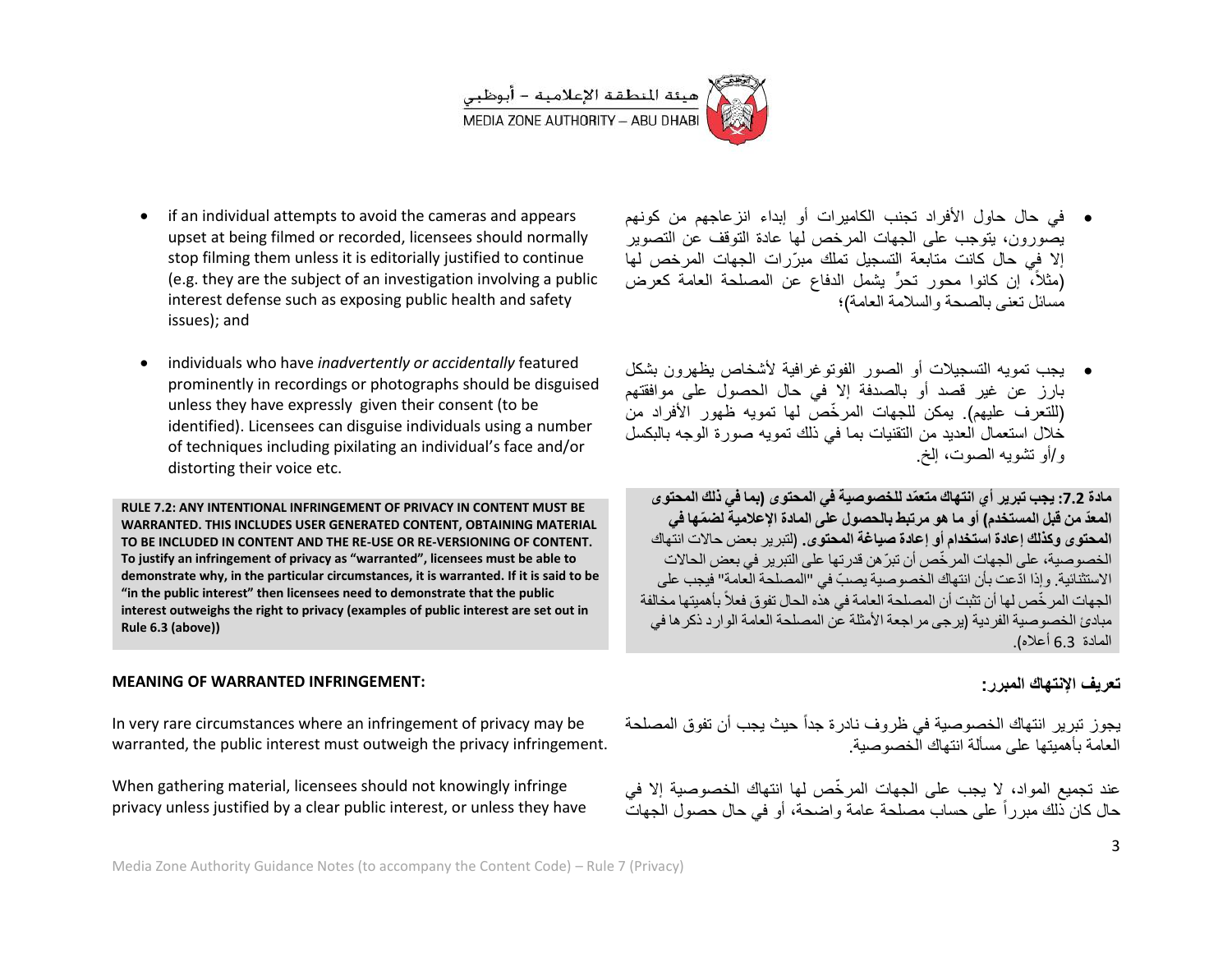# | هيئة المنطقة الإعلامية – أبوظبي<br>| MEDIA ZONE AUTHORITY – ABU DHABI

obtained consent to do so. Similarly, licensees should not disseminate content that has infringed privacy unless there is a strong public interest which outweighs the infringement of privacy.

To say it is *"in the public interest"* means that it is beneficial to the well-being or interests of the public or society generally.

#### **MEANING OF PUBLIC INTEREST:**

في الحكم حول ما إذا كان أي تعدٍّ على الخصوصية مبرراً، تبحث هيئة المنطقة In judging whether any knowing intrusion into privacy is warranted, the MZA will look for a clear and compelling public interest justification. This could be under one of the following headings:

- exposing or detecting crime;
- exposing significantly anti-social behaviour;
- exposing corruption or injustice;
- disclosing significant incompetence or negligence
- protecting public health and safety;
- preventing the public from being misled by some statement or action of an individual or organization; and
- disclosing information that allows the public to make a significantly more informed decision about matters of public importance.

المذكورة على الموافقة للقيام بذلك. كما لا يجب على الجهات المرخّص لها أيضاً نشر وبثّ محتوى سبق وانتهك الخصوصية الا اذا كان هناك مصلحة عامة ذات أهمية تفوق اإلنتهاك الحاصل.

ويعني تعبير "لأجل المصلحة العامة" أن يكون مفيداً للسلامة المصلحة العليا للشعب أو المجتمع بشكل عام.

#### **تعرٌف المصلحة العامة:**

الإعلامية عن شرح واضح ومُلزم للمصلحة العامة. وقد ينطوي ذلك تحت العناوين ِ التالية:

- الكشف عن أو التحقيق في جريمة؛
- الكشف عن سلوك معادٍ للمجتمع بشكل بالغ؛
	- الكشؾ عن الفساد أو عدم تطبٌق العدالة؛
- الكشؾ عن حاالت عدم الكفاءة أو اإلهمال الواضحة؛
	- حماٌة السالمة والصحة العامة؛
- الحؤول دون تضليل الجمهور عبر تصريحات أو أعمال فرد أو منظمة ما؛ و
- الكشؾ عن معلومات تسمح للشعب اتخاذ قرار مبنً على دراٌة كاملة بشكل واضح في ما بتعلق بقضاياً ذات أهمية عامة.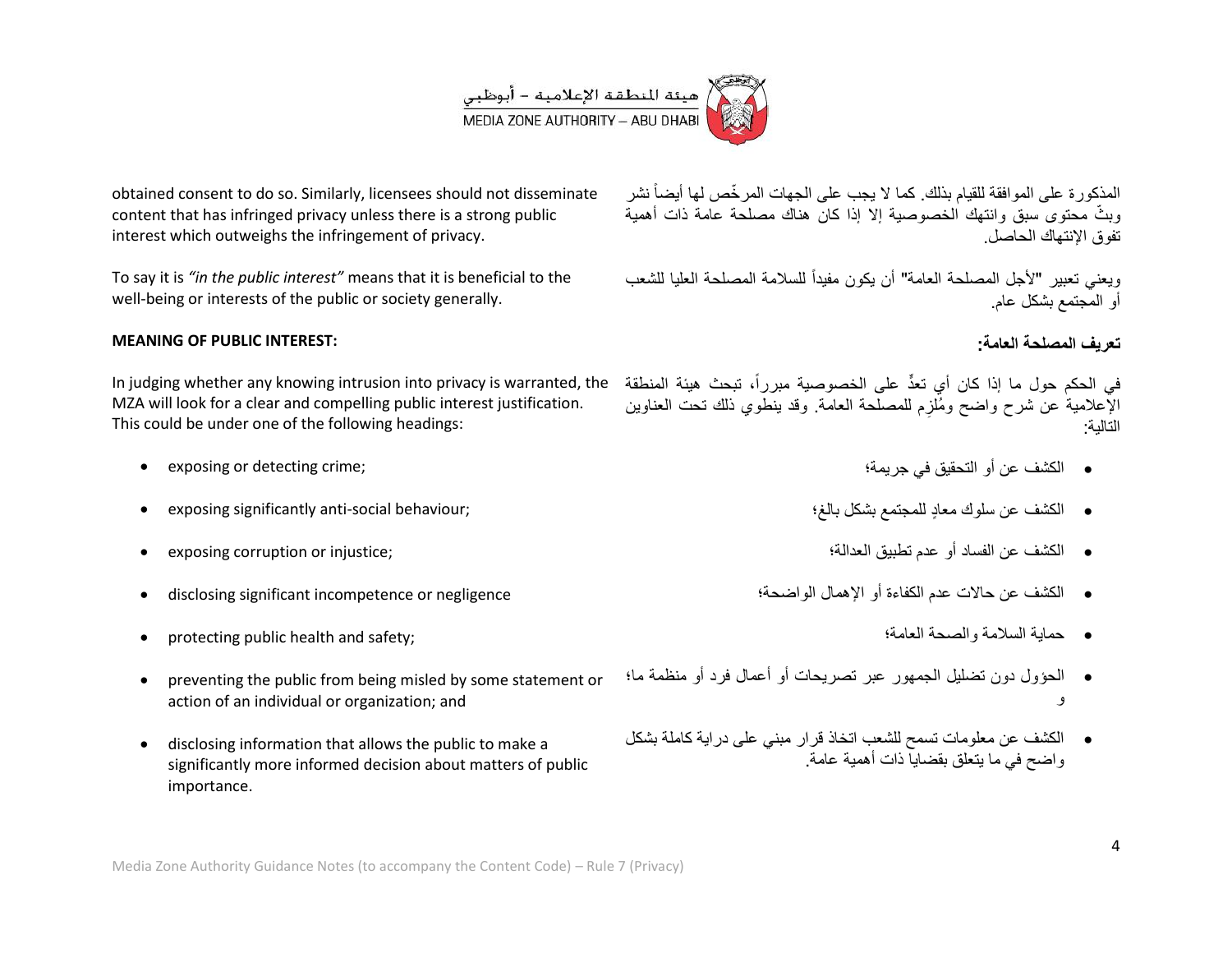

**RULE 7.3: LICENSEES MUST GIVE PRIOR WARNING OF AN INTENTION TO RECORD AN INTERVIEW OR GATHER ANY MATERIAL, AND OBTAIN INFORMED CONSENT FROM ANY INDIVIDUAL OR ORGANISATION FEATURED (IN THE MATERIAL). THE INCLUSION OF ANY RECORDED MATERIAL GATHERED WITHOUT THE CONSENT OF THE INDIVIDUAL OR ORGANISATION MUST BE IN THE PUBLIC INTEREST; THIS INCLUDES MATERIAL RECORDED SURREPTITIOUSLY. LICENSEES MUST ONLY UNDERTAKE SURREPTITIOUS RECORDING WHEN THEY CAN DEMONSTRATE THAT THERE IS STRONG EVIDENCE THAT THE DISSEMINATION OF THE MATERIAL WOULD BE IN THE PUBLIC INTEREST. )"Surreptitious recording" includes the use of any electronic recording equipment including hidden cameras, either to conceal the equipment from targeted individuals or to give the impression of recording for another purpose or continuing to record when the subject believes the camera/microphone is switched off or is not going to be used for broadcast)**.

Surreptitious recording includes the deliberate use of audio video equipment including long lenses, small video cameras, mobile phone cameras, or radio microphones, either to conceal the equipment from targeted individuals or to give the impression of recording for another purpose.

Only in very rare circumstances will the provisions of this Rule be applicable. Please also refer to the guidance for Rule 7.2.

**RULE 7.4: PRIOR CONSENT MUST BE OBTAINED FOR RECORDING TELEPHONE CALLS, OR SMS MESSAGES OR OTHER ELECTRONIC COMMUNICATIONS, OF FOR THE DISSEMINATION OF RECORDINGS OF ANY COMMUNICATIONS UNLESS IT IS WARRANTED NOT TO OBTAIN SUCH CONSENT (PLEASE ALSO SEE RULE 7.2 ABOVE).**

When people are caught up in events covered by the news they still have a right to privacy in both the making and the dissemination of content, unless, in very rare circumstances, it is warranted to infringe [their privacy]. This applies both to the time when these events are taking place and to any later content that revisits those events. Any

**مادة :7.7 ٌجب على الجهات المر ّخص لها تقدٌم تحذٌر مسبق بشأن نٌتها تسجٌل أٌة** مقابلة أو ج*م*ع أية مواد إعلامية، وعليها الحصول على الموافقات المبنية على دراية **كاملة من قبل أي فرد أو منظمة تظهر فٌها. على الجهة المر ّخص لها التً تستعمل أٌة مواد مس ّجلة حصلت علٌها بغٌاب الموافقة المسبقة من الفرد أو المنظمة أن تقوم بذلك للمصلحة العامة؛ ٌشمل ذلك تسجٌ خدمة ل المواد خلسة. فعلى الجهات المر ّخص لها ً إال فً حال استطاعت أن تبرز دالئل قاطعة على أن عدم اللجوء إلى التسجٌل خلسةً نشر وب ّث هذه المواد ٌخدم المصلحة العامة.** )ٌُعنً بالـ"تسجٌل خلسة" استخدام معدات الكتر ونية للتسجيل، منها الكامير ا الخفيّة، إمّا بهدف إخفاء معدات التسجيل عن الأفراد المستهدفين، أو للإيحاء بأن عملية التسجيل تتمّ لغرض آخر ، أو الإستمر ار في عملية التسجيل بعد إقناع المشارك بأن الكامير ا/الميكر وفون ليس قيد التشغيل أو أن التسجيلات لن تستخدم للبثّ).

ويشمل التصوير خلسة الإستعمال المتعمد لمعدات تصوير بما فيها العدسات الطويلة وكامير ات الفيديو الصغير ة وكامير ات الهواتف النقالة، أو مبكر وفونات الر ادبو ، وذلك إمّا لإخفاء المعدات عن الأفراد المستهدفين أو لإعطاء الإنطباع بأنها تصوّر لغرض آخر.

في مناسبات نادرة جداً فقط، تنطبق أحكام هذه المادة. الرجاء مراجعة التعليمات الخاصة بالمادة 7.2

**مادة :7.7 ٌجب الحصول على موافقة مسبقة لتسجٌل المكالمات الهاتفٌة، أو الرسائل نشر وب ّث القصٌرة، أو أي نوع آخر من أنواع اإلتصال اإللكترون،ً أو لدى أٌاً من مواد االتصال إال فً حال كان مبرراً عدم الحصول على الموافقة )الرجاء مراجعة المادة 7.7 أعاله(.**

عند ظهور الأشخاص خلال تغطيات إخبارية، فهم أيضاً يملكون الحقّ بالخصوصية في صناعة ونشر وبثّ المحتوى، إلا إذا كان وفي حالات نادرة، انتهاك (خَصوصيتهم) مبرراً وينطبق ذلك على حدّ سواء على أوّقات حدوث هذه الأحداث وعلى أي محتوى لاحق يعيد التطرّق لهذه الأحداث. أي انتهاك واضح للخصوصية أثناء صنّاعة أو نشر وبثّ المحتوى يجب أن يتمّ بموافقةً الفرد و/أو المنظمة المعنيين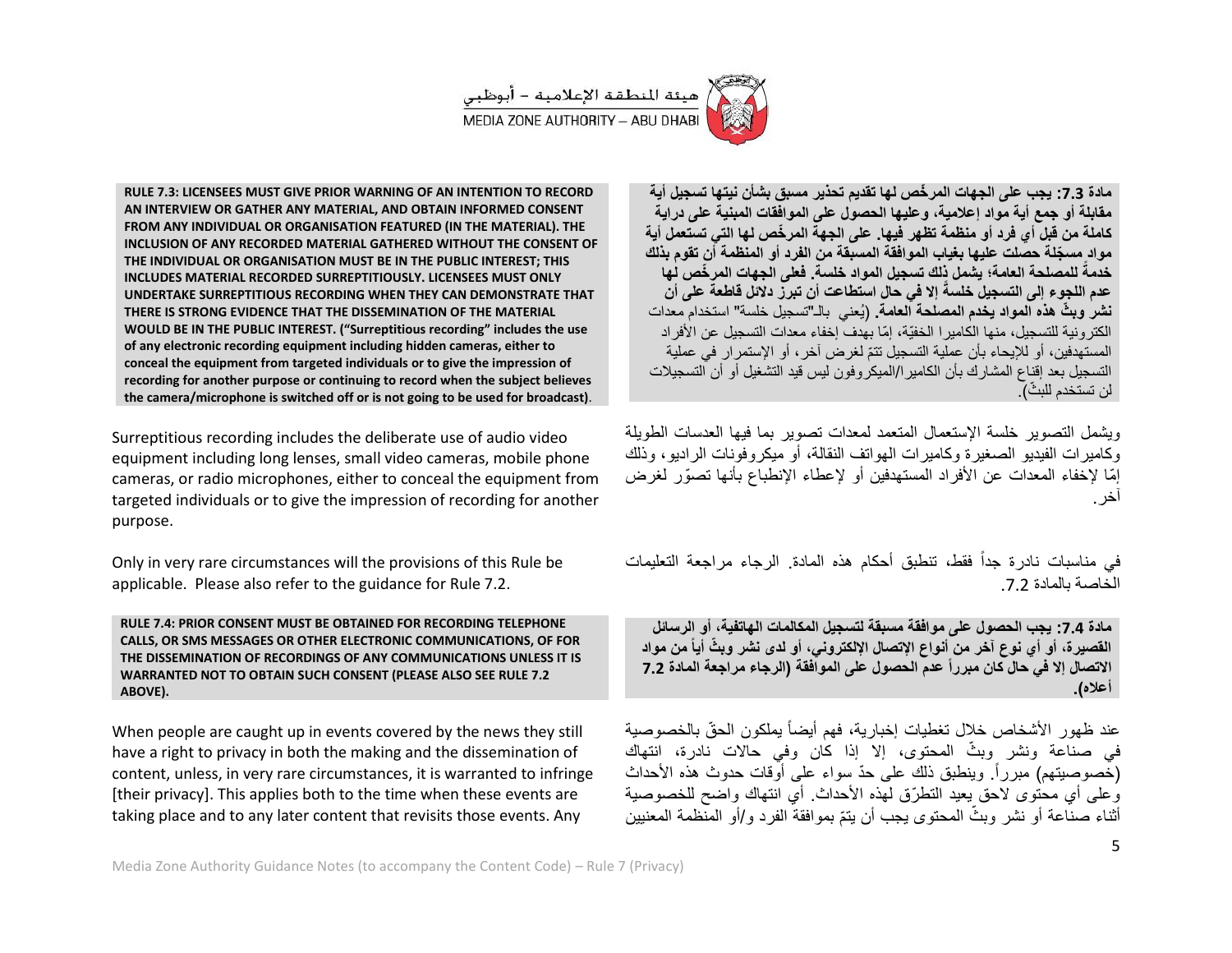

knowing infringement of privacy in the making or disseminating of content should be with the person's and/or organisation's consent or be otherwise warranted (please also refer to the guidance for Rule 7.2). Interactive contributions (e.g. by phone, SMS) to live content are deemed to constitute consent.

**RULE 7.5: LICENSEES MUST NOT GATHER OR DISSEMINATE MATERIAL OF PEOPLE INVOLVED IN EMERGENCIES, THE VICTIMS OF ACCIDENTS OR THOSE SUFFERING A PERSONAL TRAGEDY, EVEN IN A PUBLIC PLACE, WHERE THE GATHERING OR DISSEMINATION OF SUCH MATERIAL WOULD RESULT IN AN INFRINGEMENT OF PRIVACY, UNLESS IT IS WARRANTED OR THE PEOPLE CONCERNED HAVE GIVEN THEIR CONSENT.** 

When reporting on suffering and distress, licensees must balance the public interest against the need to be compassionate and to avoid any unjustified infringement of privacy when reporting accidents, disasters, or consequences of war. Licensees should always consider carefully the editorial justification for showing graphic material of human suffering and distress.

#### **EXECUTIONS AND THE POINT OF DEATH**

There are almost no circumstances in which it is justified to show executions and very few circumstances in which it would be justified to disseminate images or footage in which people are being killed (in particular the 'point of death').

It is always important to respect the privacy and dignity of the dead and dying. Licensees should not show lingering images of the dead and should avoid in particular any gratuitous use of close-ups of faces and serious injuries or other material that shows the consequences of extreme violence.

أو أن يكون مبرراً (الرجاء مراجعة التعليمات الخاصة بالمادة 7.2). إن المشاركات التفاعلية (مثلاً عبر الـهاتف أو الرسائل القصيرة) في محتوى بيثٌ مُباشرة تعتبر أهلاً لتشكيل موافقة

**مادة :7.7 ال ٌجب على الجهات المر ّخص لها جمع أو نشر وب ّث أي مادة إعالمٌة عن** أفراد تواجدوا في حالات طارئة أو ضحايا الحوادث أو أشخاص يعانون مأساة شخصية، **حتى لو حصل ذلك فً األماكن العامة، حٌث أن جمع أو نشر وب ّث مواد إعالمٌة من هذا النوع هو انتهاك للخصوصٌة، إال فً حال وجود تبرٌر مالئم أو عند الحصول على موافقة مسبقة من قبل هؤالء األشخاص.**

عند تغطية المحن والمعاناة، يجب على الجهات المر خّص لها إضفاء التوازن بين المصلحة العامة والحاجة للتحلّي بالشفقة وتجنّب أي انتهاك غير ً مبرّر للخصوصية عند تغطية الحوادث والكوارث أو تداعيات الحرب. على الجهات المرخِّص لها الإنتباه دائماً وبدقة لمبرّرات الجهات المرخص لها لعرض مواد تصوّر المعاناة والمحن البشرية.

#### **اإلعدام و نقطة الموت**

لا وجود بترير في كافة الحالات تقريباً لعرض عمليات الإعدام كما من النادر جداً وجود ظروف تبرّر نشر وبثّ صور أو لقطات عن قتل الأشخاص (وبشكل خاص "نقطة الموت"(.

من الضروري دائماً احترام خصوصية وكرامة الأموات أو من هم على شفير الموت. لا يجب على الجهات المرخّص لها عرض صور مطولّة عن الأموات، كما يجب ٳ عليها تجنّب بشكل خاص أي استعمال غير مسوغ لصور مقرّبة للوجوه أو الإصابات الخطير ة أو أي مادة أخرى تعكس نتائج العنف المطلق.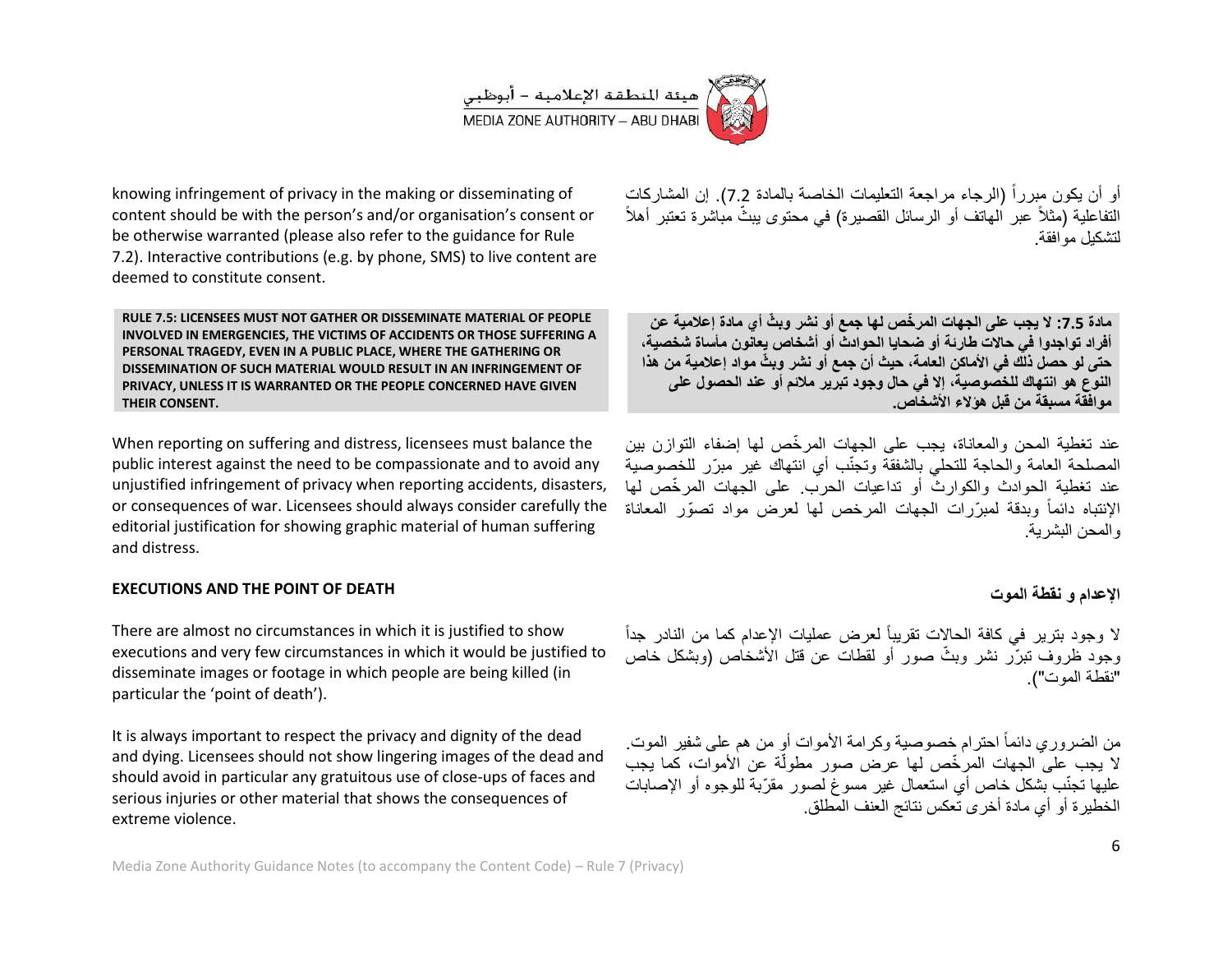

*Note: gratuitous means lacking sufficient merit with regard to editorial justification and context.*

#### **IMAGES OF THE DEAD**

In news output it may be justified and sufficiently in context to include images of the dead, as well as those suffering or injured, in order to convey the facts of the story accurately. However, there must be strong editorial justification for the use of these images; they must be appropriately contextualized and they must not be used gratuitously.

The passage of time is an important factor when it comes to making difficult judgements about the dissemination of graphic material. In the immediate aftermath of an event the use of more graphic material is normally justified to provide a reasonable illustration of the full horror that occurred, although the accompanying script is equally important in conveying the reality of tragedy. However, as the story unfolds it may become more difficult to justify the continued use of such graphic material. When it comes to marking the anniversary of an event or when considering it in a contemporary historical context, it may again be editorially justified to re-use it.

Disseminators of continuous (or rolling) news channels should also consider the cumulative effect of the use of graphic material upon the audience.

Licensees should normally request interviews with people who are injured or grieving following an accident or disaster by approaching them through appropriate channels such as their immediate family, friends, other relatives, advisers or relevant authorities. Licensees

ملاحظة: يعني تعبير "غير مسوغ" فقدان الإستحقاق الكافئ في ما يتعلق بتبرير الجهات المر خص لها و السياق.

### **صور األموات**

قد يكون مبرراً وضمن السياق، خلال المواد الإخبارية، تضمين صوراً عن الأموات، فضلاً عن المعانين والمصابين، وذلك بغية نقل حقائق القصبة بشكل دقيق. على الر غم من ذلك، لا بدّ من توفّر تبرير للجهات المرخص لها شديد لاستعمال هذه الصور؛ بجب عر ضبها بشكل مناسب ضمن سباق معيّن كما لا بجب استعمالها بلا مسوغ.

يعدّ عامل مرور الوقت من العوامل المهمة حين بتعلق الأمر بالحكم على نشر وبثّ المواد التصويرية. فعقب حدث ما، بيرّر إجمالاً استعمال المزيد من المواد الصورية لنقل تصوير صحيح للرعب الحاصل، على الرغم من أن النصّ المرافق للصور يساويها أهمية في ما يتعلق بنقل واقع المأساة. مع ذلك، عند تجلَّى القصة، قد يصبح من الأصعب تبرير الإستعمال المتواصل للمواد الصورية. وعند الإشارة إلى ذكرى حدث ما أو عند النظر إليه ضمن سياق تاريخي معاصر ، من الممكن هنا أيضاً تبرير إعادة استعمالها.

كما يجب على القائمين على بث و/أو نشر المحتوى الإخباري المتواصل الأخذ بعين الإعتبار التأثير المتر اكم لإستعمال المواد التصوير ية على الجمهور .

ٌتو ّجب على الجهات المر ّخص لها عادة، طلب إجراء المقابالت مع األشخاص المصابين أو الحز بنين عقب تعرّضهم لحادث أو كار ثة، وذلك من خلال التقر ب منهم بواسطة الصلات المناسبة كأفراد عائلتهم المباشرين أو غيرهم من الأقارب أو المستشار بن أو السلطات المعنية. لا بجب على الجهات المر خّص لها: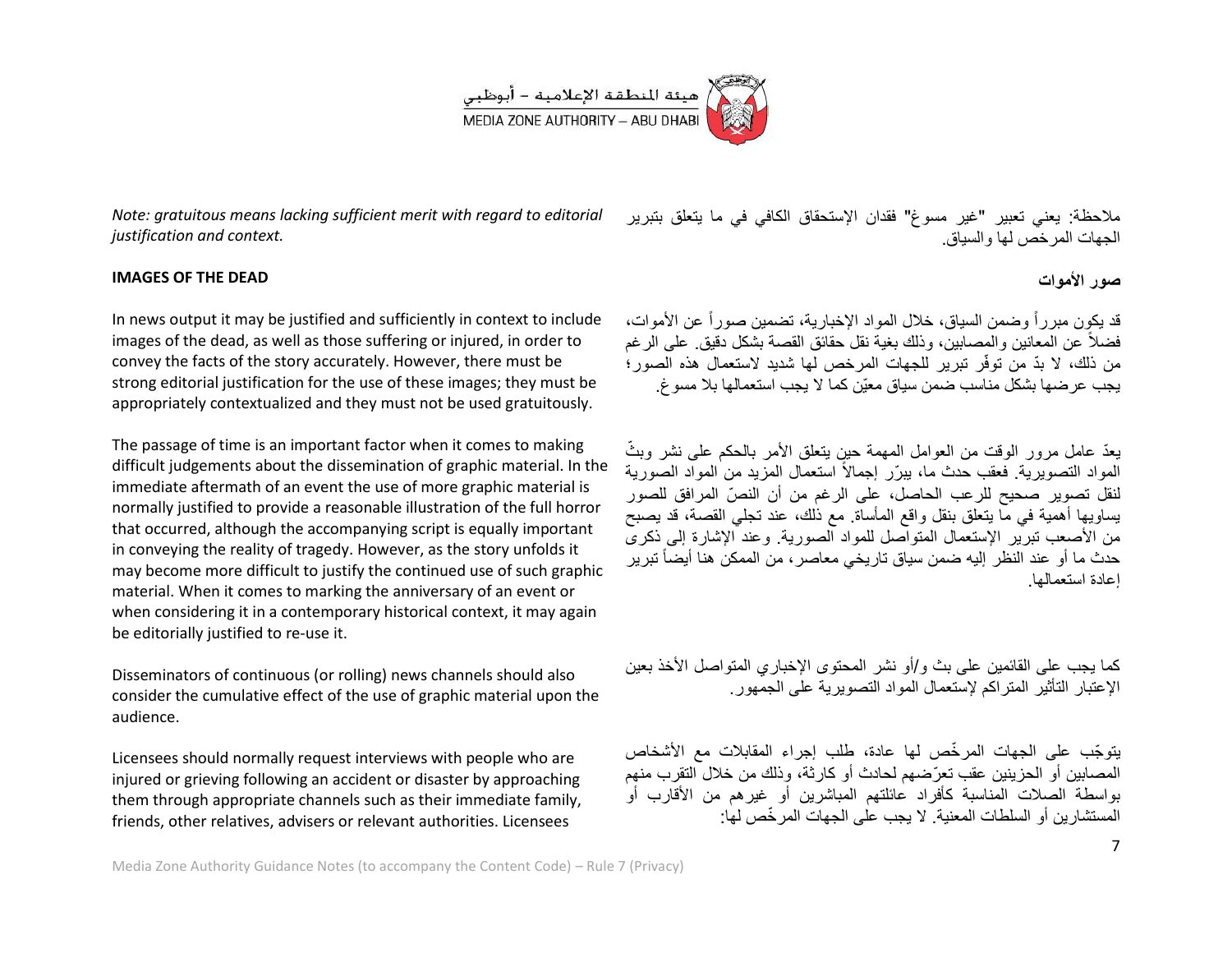

should not:

- put the victims of such incidents under pressure to provide interviews;
- harass them with repeated phone calls, emails, text messages or door-stepping;
- stay on their property if asked to leave; and/or
- follow them if they walk away.

**RULE 7.6: UNLESS THERE IS AN OVER-RIDING PUBLIC INTEREST, LICENSEES MUST TAKE CARE NOT TO REVEAL THE IDENTITY OF A PERSON WHO HAS DIED OR VICTIMS OF ACCIDENTS OR VIOLENT CRIMES, UNLESS AND UNTIL IT IS CLEAR THAT THE NEXT OF KIN HAS BEEN INFORMED ABOUT WHAT HAS OCCURRED.**

Generally, where people have died or are the victims of an accident or an emergency or a violent crime, licensees should be careful not to reveal their identity, unless and until it is clear that next of kin has been informed. Any rare exception to this rule should be justified by the public interest (as explained in the guidance for Rule 7.2).

If the information has been provided by a public and legitimate news source (such as AFP or Reuters) and the deceased is a famous or infamous public figure (i.e. a Hollywood actor or international sports star) licensees do not have any legitimate control over whether the next of kin has been informed.

#### **FUNERALS**

Licensees should normally only record at private funerals with the consent of the family. There must be a clear public interest if licensees choose to proceed despite requests for privacy (in the unlikely event

- ' تعرٌض ضحاٌا مثل هذه الحوادث لضؽوطات بؽٌة إجراء المقابالت؛
- مضايقتهم باتصالات هاتفية متكرّرة، أو رسائل إلكترونية، أو رسائل قصيرة أو دقّ أبو ابهم؛
	- عدم اإلذعان لطلبهم الرحٌل عن ملكٌتهم او عقارهم؛ و/أو
		- اللحاق بهم فً حال مؽادرتهم.

**مادة :7.7 ال ٌجب على الجهات المر ّخص لها الكشف أو اإلفصاح عن هوٌة أي شخص** قد توفّي أو وقع ضحية حادث أو جريمة عنيفة، قبل التأكّد من أنه تمّ إبلاغ أدنى أقرباءه **للمصلحة العلٌا(. بحقٌقة ما جرى )إال فً كان ذلك خدمةً**

بشكل عام، يجب على الجهات المر خّص لها، عندما يتعلق الأمر بأشخاص قد توفوا أو كانوا ضحايا حادث أو حالة طارئة أو جريمة عنيفة، عدم الكشف عن هويتهم إلا بعد إبالغ أقرباءهم بذلك. أي خرق نادر لهذه المادة ٌجب تبرٌره عبر إثبات خدمته للمصلحة العامة (كما هو مذكور في التعليمات الخاصة بالمادة 7.2).

في حال نقلت المعلومة من قبل مصدر إخباري عام وشرعي (كوكالة الأنباء الفرنسبة أو رويترز) وإن كان المتوفَّى شخصية شعبية معروفة أو غير معروفة (أي نجم من هوليوود أو نجم رياضي عالمي)، لا تملك حينها الجهات المرخص لها أي سيطرة مشر و عة حول ما إذا كان قد تم إعلام أقر باء المبت أو الا.

#### **الجنازات**

ٌجب على الجهات المر ّخص لها عادة الحصول على موافقة العائلة عند تصوٌر الجنازات الخاصة. ولا بدّ من وجود مصلحة عامة مهمة وواضحة في حال اختارت الجهات المرخّص لها متابعة التصوير رغماً عن طلب احترام الخصوصية (عند